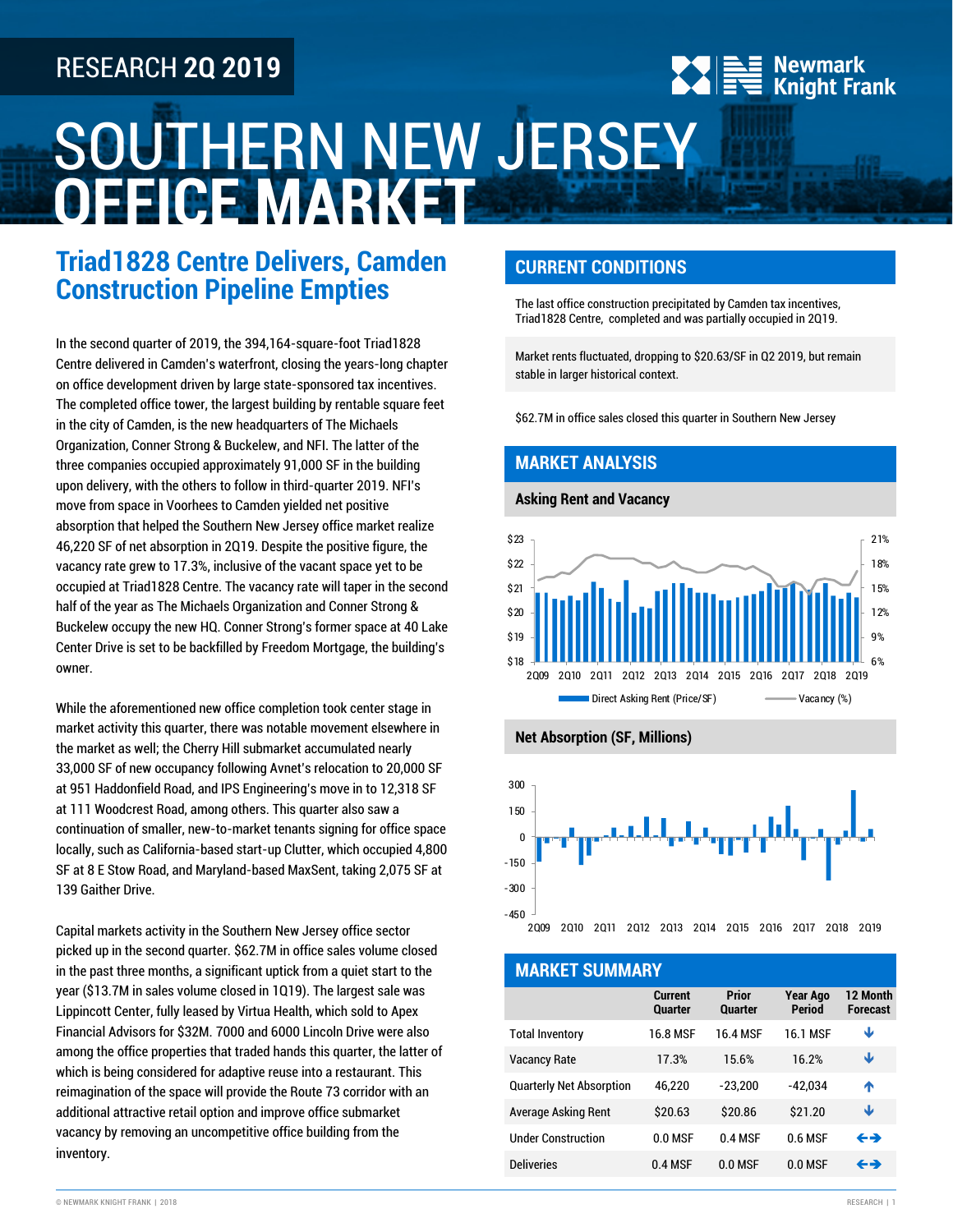

## **SUBMARKET STATISTICS**

|                      | <b>Total</b><br><b>Inventory</b><br>(SF) | <b>Under</b><br><b>Construction</b><br>(SF) | <b>Total</b><br><b>Vacancy</b><br>Rate | Qtr<br><b>Absorption</b><br>(SF) | <b>YTD</b><br><b>Absorption</b><br>(SF) | Class A<br><b>Asking Rent</b><br>(Price/SF) | <b>Class B</b><br><b>Asking Rent</b><br>(Price/SF) | <b>Total</b><br><b>Asking Rent</b><br>(Price/SF) |
|----------------------|------------------------------------------|---------------------------------------------|----------------------------------------|----------------------------------|-----------------------------------------|---------------------------------------------|----------------------------------------------------|--------------------------------------------------|
| Cherry Hill          | 3,610,936                                | $\overline{\phantom{a}}$                    | 15.8%                                  | 32,639                           | $-23,697$                               | \$24.12                                     | \$21.72                                            | \$21.26                                          |
| <b>Marlton</b>       | 2,458,346                                | $\overline{\phantom{a}}$                    | 17.9%                                  | $-20,309$                        | $-28,347$                               | \$26.62                                     | \$18.49                                            | \$20.31                                          |
| Moorestown           | 1,085,091                                | $\overline{\phantom{a}}$                    | 8.7%                                   | 4,345                            | 23,088                                  | $\overline{\phantom{a}}$                    | \$21.18                                            | \$21.19                                          |
| <b>Mount Laurel</b>  | 5,946,204                                | $\overline{\phantom{a}}$                    | 16.4%                                  | $-16,210$                        | $-1,973$                                | \$22.62                                     | \$19.10                                            | \$20.61                                          |
| Pennsauken/Camden    | 2,403,055                                | $\overline{\phantom{a}}$                    | 21.0%                                  | 93,358                           | 93,358                                  | $\overline{\phantom{a}}$                    | \$16.00                                            | \$18.11                                          |
| Voorhees/Gibbsboro   | 1,263,660                                | $\overline{\phantom{a}}$                    | 24.5%                                  | $-47,603$                        | $-39,411$                               | \$26.25                                     | \$19.97                                            | \$20.72                                          |
| <b>Market Totals</b> | 16,767,292                               | ۰                                           | 17.3%                                  | 46,220                           | 23,018                                  | \$23.86                                     | \$19.79                                            | \$20.63                                          |

## **SELECT LEASE/USER TRANSACTIONS**

| <b>Tenant</b>      | <b>Building</b>   | <b>Submarket</b>    | <b>Type</b>   | <b>Square Feet</b> |
|--------------------|-------------------|---------------------|---------------|--------------------|
| <b>BAE Systems</b> | 124 Gaither Drive | <b>Mount Laurel</b> | Renewal       | 18,437             |
| Ceteris            | 112 W Park Dr     | <b>Mount Laurel</b> | <b>Direct</b> | 13,144             |
| <b>Five Mac's</b>  | 8 E Stow Rd       | <b>Marlton</b>      | Renewal       | 9,801              |

| <b>SELECT SALES TRANSACTIONS</b> |                    |                 |                          |                    |  |
|----------------------------------|--------------------|-----------------|--------------------------|--------------------|--|
| <b>Building</b>                  | <b>Submarket</b>   | Sale Price (\$) | <b>Price/Square Foot</b> | <b>Square Feet</b> |  |
| 301 & 303 Lippincott             | Marlton            | \$32.0 M        | \$193                    | 165,742            |  |
| <b>Colwick Business Center</b>   | Cherry Hill        | \$17.4 M        | \$102                    | 171,215            |  |
| 1020 Laurel Oak Road             | Voorhees/Gibbsboro | \$7.3 M         | \$130                    | 56,196             |  |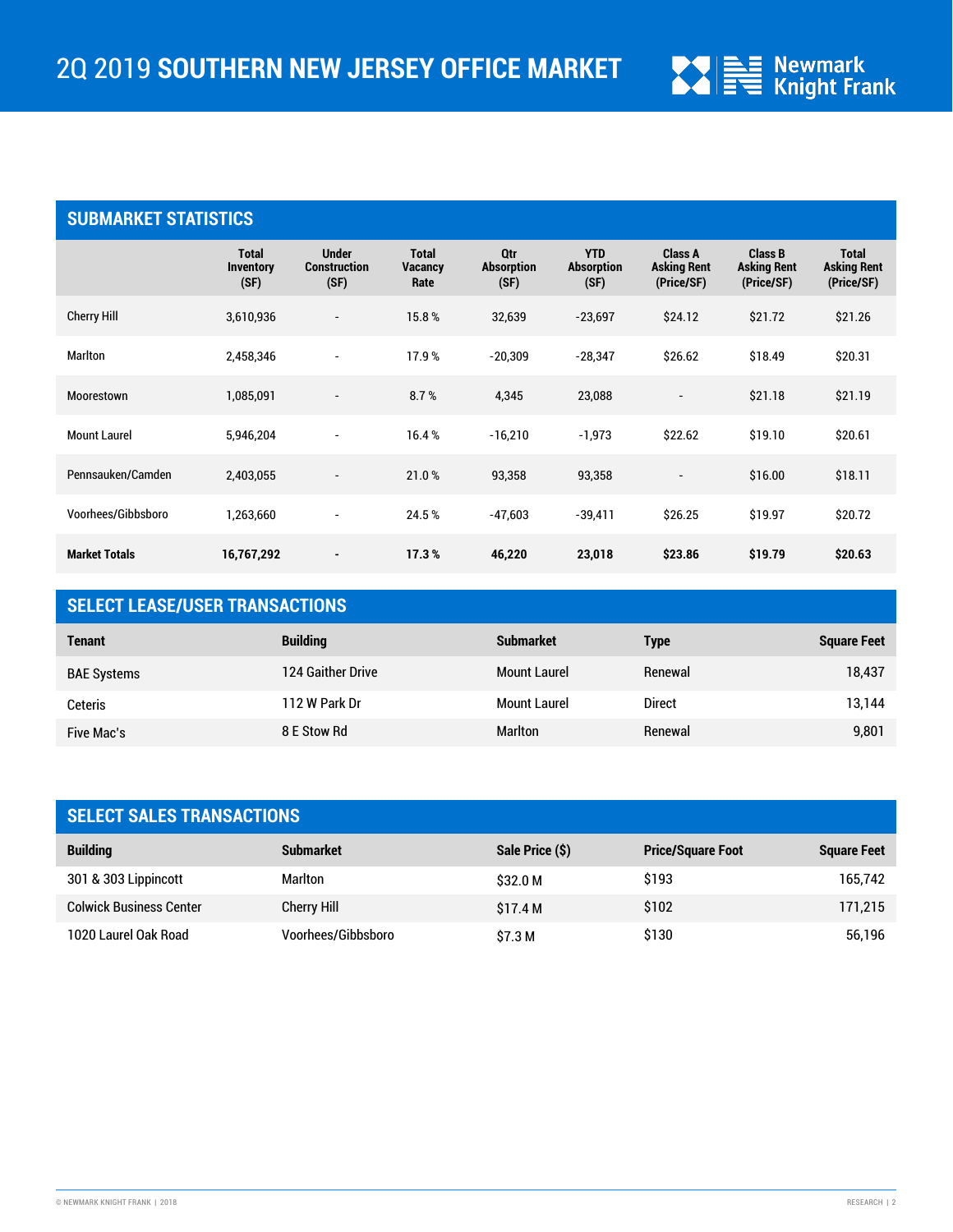

#### **ECONOMIC CONDITIONS**

Unemployment in the Camden Metropolitan division dwindled to 3.0% in preliminary 2Q19 findings, well below the 3.6% rate charted for the United States. The largest year-over-year growth in local employment was witnessed in the construction sector: 2,700 new jobs were added, driven by the ongoing construction of warehouse and multifamily product in the region.

Multifamily development is essential to activating a live-work-play dynamic in the market. The immense success of Haddon Town Center, a 252-unit multifamily development that delivered in late 2017, speaks to the demand for housing with exceptional transportation and strong retail access. Davis Enterprises recently obtained approvals to build 144 apartments on Fellowship Road in the Mount Laurel office submarket. New housing stock, coupled with the dense retail environment, recently enriched by the opening of new grocery stores and a Topgolf, and excellent accessibility to the Turnpike and the region's most concentrated nexus of office inventory, will likely prove advantageous in growing the live-work-play appeal of Southern New Jersey.



#### Source: U.S. Bureau of Labor Statistics

**UNEMPLOYMENT RATE**

#### **MULTIFAMILY DELIVERIES**

**Burlington, Camden and Gloucester Counties, 5+ Units** 



## **EMPLOYMENT BY INDUSTRY**

**Camden, NJ Metropolitan Division, 2018 Annual Average**



Source: U.S. Bureau of Labor Statistics

## **PAYROLL EMPLOYMENT**

#### **Total Nonfarm, Not Seasonally Adjusted, 12-Month % Change**



Source: U.S. Bureau of Labor Statistics

#### **EMPLOYMENT GROWTH BY INDUSTRY**

**Camden, NJ Metropolitan Division, May 2019, 12-Month % Change**



Source: U.S. Bureau of Labor Statistics